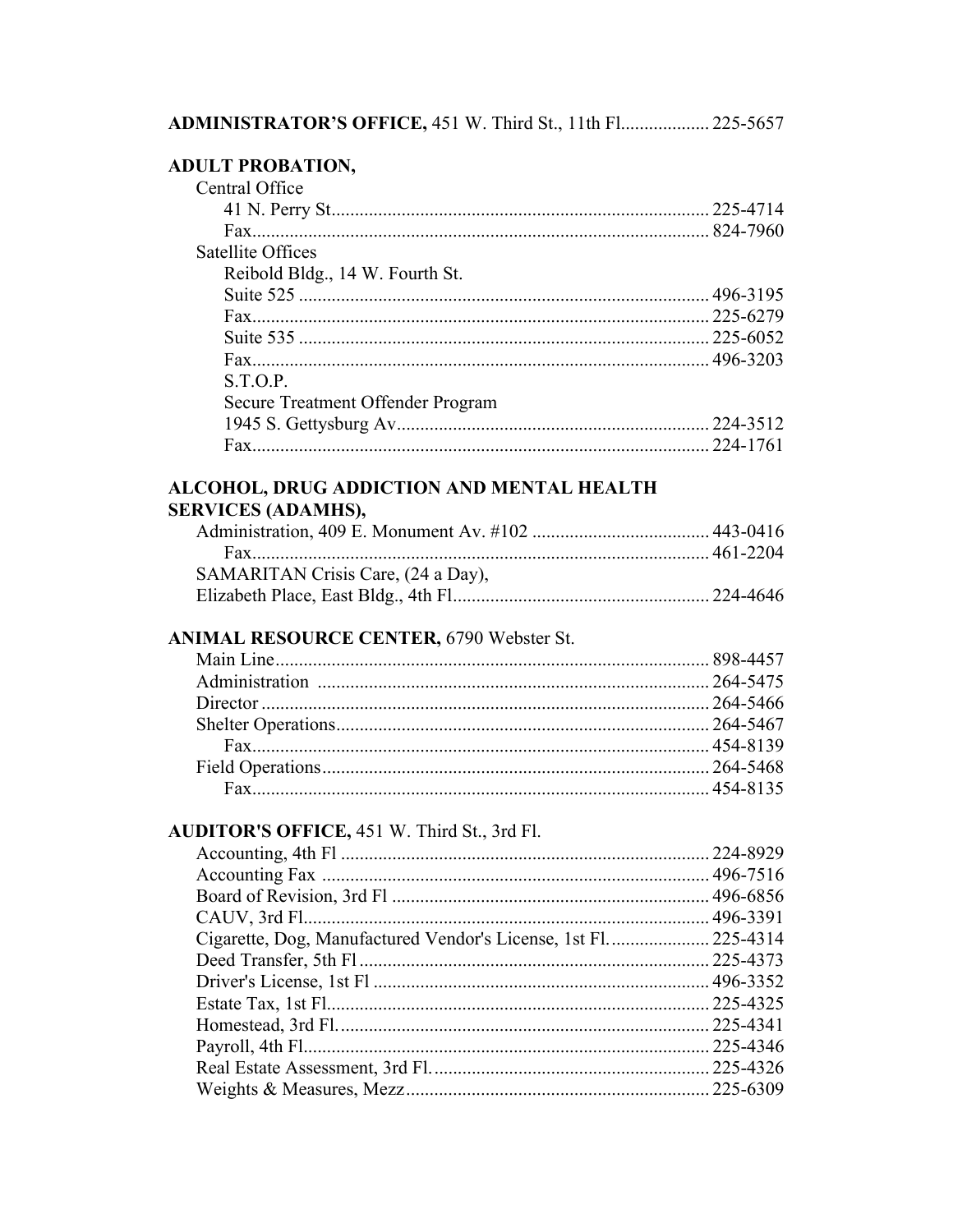#### **AUTO TITLE OFFICES,**

| Montgomery County, Administration Bldg. |           |
|-----------------------------------------|-----------|
|                                         |           |
|                                         |           |
|                                         | 225-4480  |
|                                         | 224-3985  |
|                                         |           |
|                                         | .236-9519 |
|                                         |           |
|                                         |           |
|                                         |           |
|                                         |           |
|                                         |           |
|                                         |           |
| <b>Bureau of Motor Vehicles</b>         |           |
|                                         |           |

#### BCC INFORMATION TECHNOLOGY, 117 S. Main St, Suite 5300

#### **BOARD OF ELECTIONS, 451 W. Third St., Mezzanine**

| <b>Precinct Election Official</b> |  |
|-----------------------------------|--|
|                                   |  |
|                                   |  |
|                                   |  |
|                                   |  |
|                                   |  |
|                                   |  |
|                                   |  |

### **BUILDING REGULATIONS,**

| Fax. |  |
|------|--|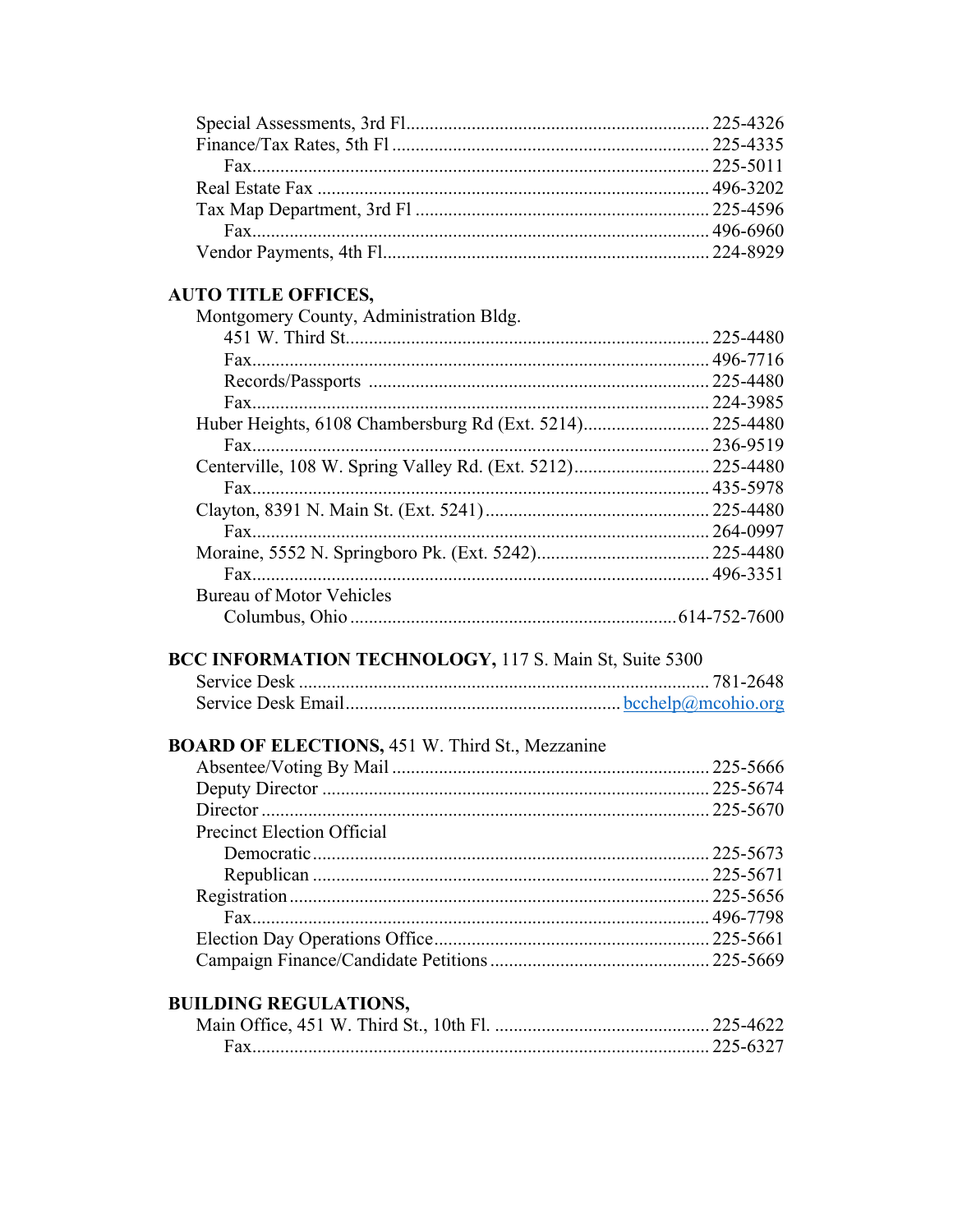| <b>CHILDREN SERVICES, 3304 N. Main St.</b>                                                                                                                                    |  |
|-------------------------------------------------------------------------------------------------------------------------------------------------------------------------------|--|
| Haines Children Center-                                                                                                                                                       |  |
|                                                                                                                                                                               |  |
|                                                                                                                                                                               |  |
|                                                                                                                                                                               |  |
|                                                                                                                                                                               |  |
|                                                                                                                                                                               |  |
|                                                                                                                                                                               |  |
|                                                                                                                                                                               |  |
|                                                                                                                                                                               |  |
| CIGARETTE LICENSE (Auditor), 451 W. Third St., 1st Fl 225-4314                                                                                                                |  |
| <b>CLERK OF COURTS,</b>                                                                                                                                                       |  |
|                                                                                                                                                                               |  |
| Fax                                                                                                                                                                           |  |
|                                                                                                                                                                               |  |
|                                                                                                                                                                               |  |
|                                                                                                                                                                               |  |
|                                                                                                                                                                               |  |
|                                                                                                                                                                               |  |
|                                                                                                                                                                               |  |
|                                                                                                                                                                               |  |
|                                                                                                                                                                               |  |
|                                                                                                                                                                               |  |
|                                                                                                                                                                               |  |
| CLERK TO COMMISSIONERS, 451 W. Third St., 11th Fl 225-6491                                                                                                                    |  |
|                                                                                                                                                                               |  |
|                                                                                                                                                                               |  |
|                                                                                                                                                                               |  |
|                                                                                                                                                                               |  |
| COMMISSIONERS OFFICE, 451 W. Third St., 11th Fl 225-4690<br><b>COMMON PLEAS COURT GENERAL DIVISION,</b>                                                                       |  |
| <b>COMMON PLEAS COURT, 41 N. Perry St.</b>                                                                                                                                    |  |
|                                                                                                                                                                               |  |
|                                                                                                                                                                               |  |
| Bailiff                                                                                                                                                                       |  |
|                                                                                                                                                                               |  |
|                                                                                                                                                                               |  |
|                                                                                                                                                                               |  |
|                                                                                                                                                                               |  |
|                                                                                                                                                                               |  |
|                                                                                                                                                                               |  |
|                                                                                                                                                                               |  |
|                                                                                                                                                                               |  |
|                                                                                                                                                                               |  |
|                                                                                                                                                                               |  |
|                                                                                                                                                                               |  |
| Bailiff (11 MOTHY N. O'CONNELL, 4th Fl. 225-4368<br>Bailiff (11 MOTHY N. O'CONNELL, 4th Fl. 225-4416<br>DIDOGE TIMOTHY N. O'CONNELL, 4th Fl. 225-4416<br>225-4440<br>225-4440 |  |
|                                                                                                                                                                               |  |
|                                                                                                                                                                               |  |
|                                                                                                                                                                               |  |
|                                                                                                                                                                               |  |
|                                                                                                                                                                               |  |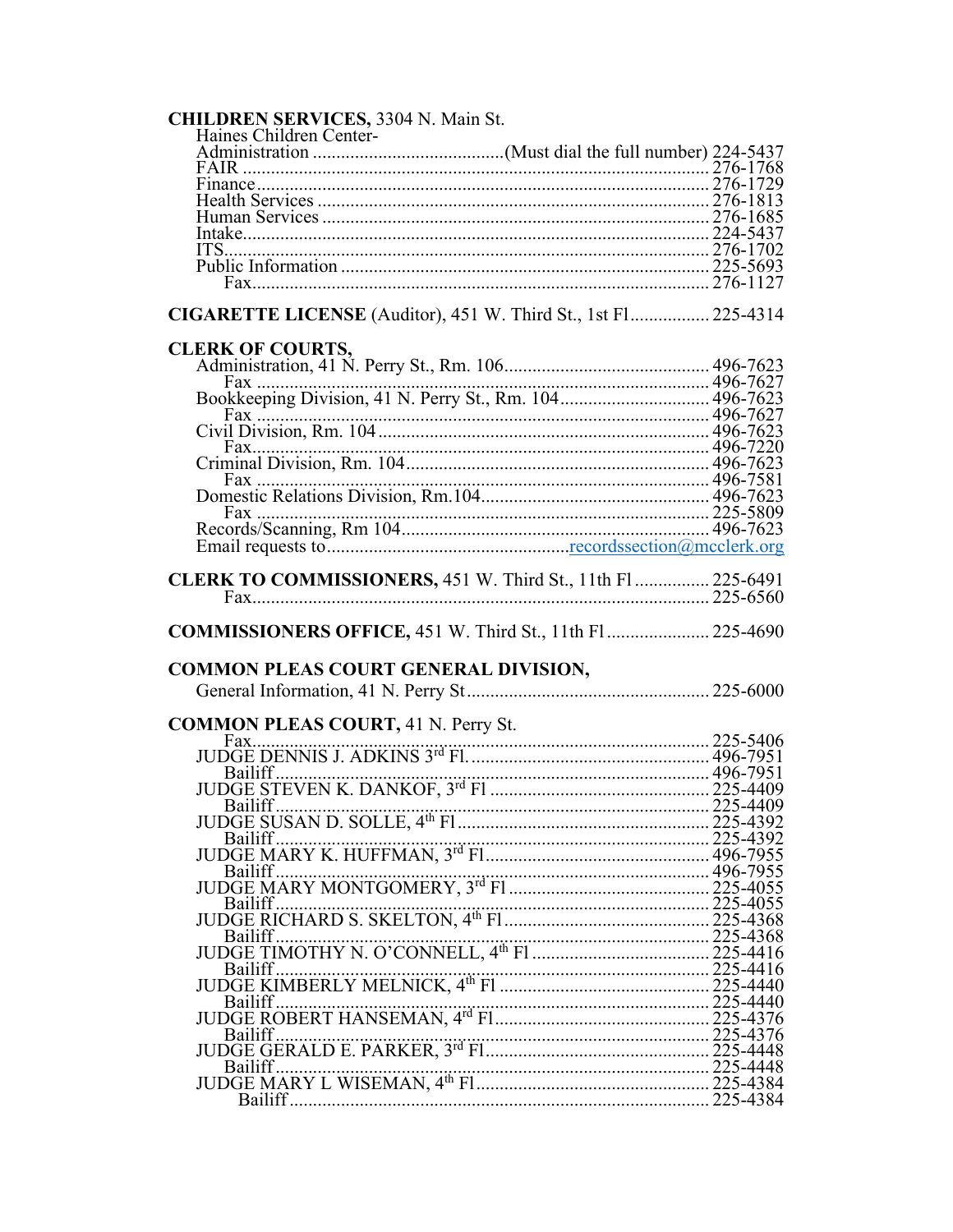| VISITING JUDGE'S COURTROOM, 3rd F1  225-4618      |  |
|---------------------------------------------------|--|
|                                                   |  |
|                                                   |  |
|                                                   |  |
|                                                   |  |
|                                                   |  |
|                                                   |  |
|                                                   |  |
|                                                   |  |
|                                                   |  |
|                                                   |  |
|                                                   |  |
|                                                   |  |
|                                                   |  |
| <b>COMMUNICATIONS &amp; EXTERNAL AFFAIRS</b>      |  |
|                                                   |  |
|                                                   |  |
|                                                   |  |
|                                                   |  |
|                                                   |  |
|                                                   |  |
| COMMUNITY AND ECONOMIC DEVELOPMENT,               |  |
|                                                   |  |
|                                                   |  |
|                                                   |  |
| <b>COMMUNITY DEVELOPMENT,</b>                     |  |
|                                                   |  |
|                                                   |  |
|                                                   |  |
|                                                   |  |
|                                                   |  |
|                                                   |  |
|                                                   |  |
| <b>COUNTY CORP, 130 W. Second St., Suite 1420</b> |  |
|                                                   |  |
|                                                   |  |
|                                                   |  |
|                                                   |  |
|                                                   |  |
|                                                   |  |
|                                                   |  |
|                                                   |  |
|                                                   |  |
|                                                   |  |
|                                                   |  |
|                                                   |  |
|                                                   |  |
|                                                   |  |
| DATA PROCESSING, 451 W. Third St., 6th Fl.        |  |
|                                                   |  |
|                                                   |  |
|                                                   |  |
|                                                   |  |
|                                                   |  |
|                                                   |  |
|                                                   |  |
|                                                   |  |
|                                                   |  |
|                                                   |  |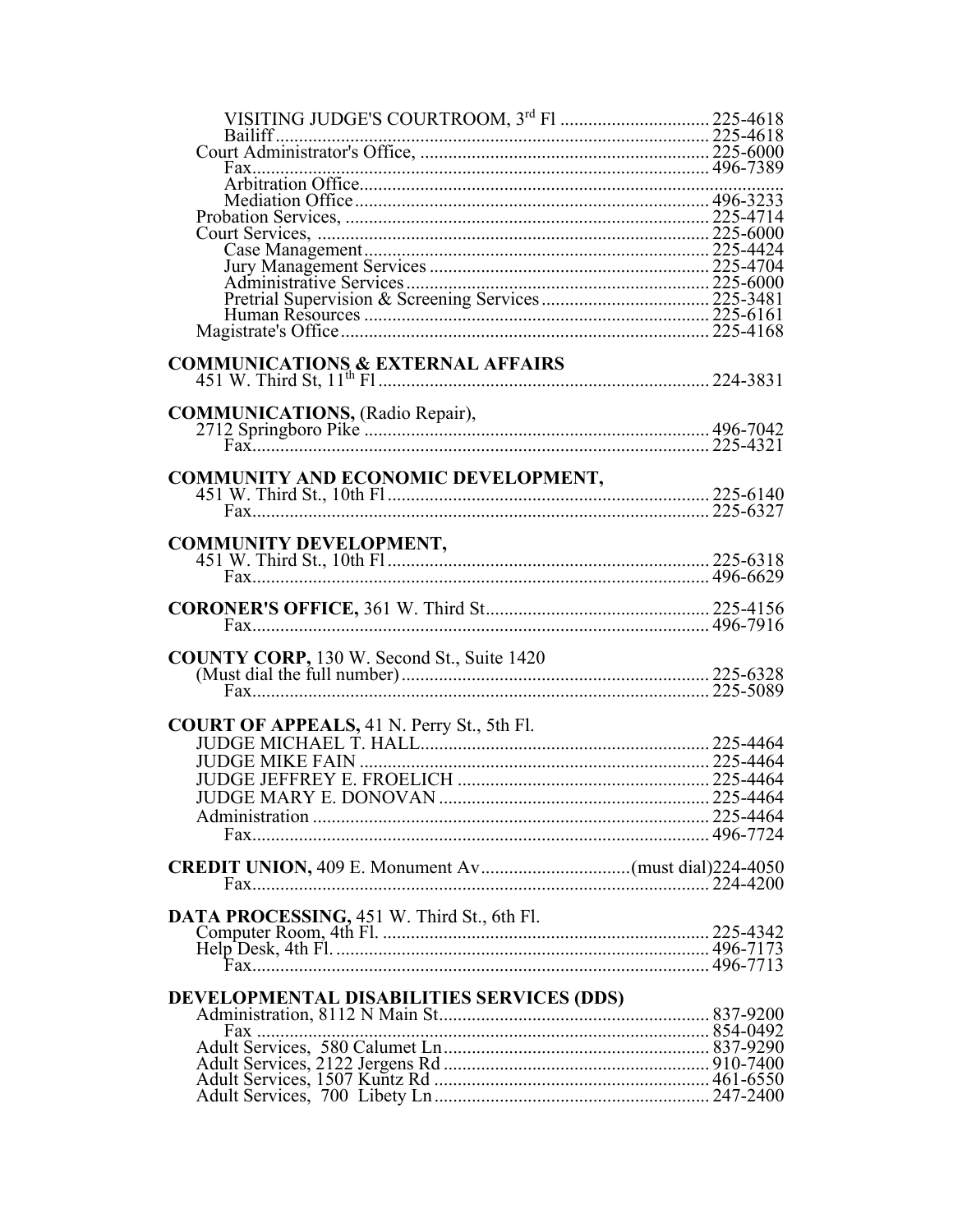| <b>DOMESTIC RELATIONS COURT, 301 W. Third St., 2nd and 3rd F1</b> |  |
|-------------------------------------------------------------------|--|
|                                                                   |  |
|                                                                   |  |
|                                                                   |  |
|                                                                   |  |
|                                                                   |  |
|                                                                   |  |
|                                                                   |  |
|                                                                   |  |
|                                                                   |  |
|                                                                   |  |
|                                                                   |  |
|                                                                   |  |
|                                                                   |  |
|                                                                   |  |
|                                                                   |  |
|                                                                   |  |
|                                                                   |  |
|                                                                   |  |
|                                                                   |  |
|                                                                   |  |
| Assignment Office Fax                                             |  |
|                                                                   |  |
|                                                                   |  |
|                                                                   |  |
|                                                                   |  |
|                                                                   |  |
| ENGINEER'S OFFICE, 451 W. Third St., 8th Fl.                      |  |
|                                                                   |  |
|                                                                   |  |
| <b>ENVIRONMENTAL SERVICES</b>                                     |  |
| <b>Solid Waste Services</b>                                       |  |
|                                                                   |  |
|                                                                   |  |
|                                                                   |  |
|                                                                   |  |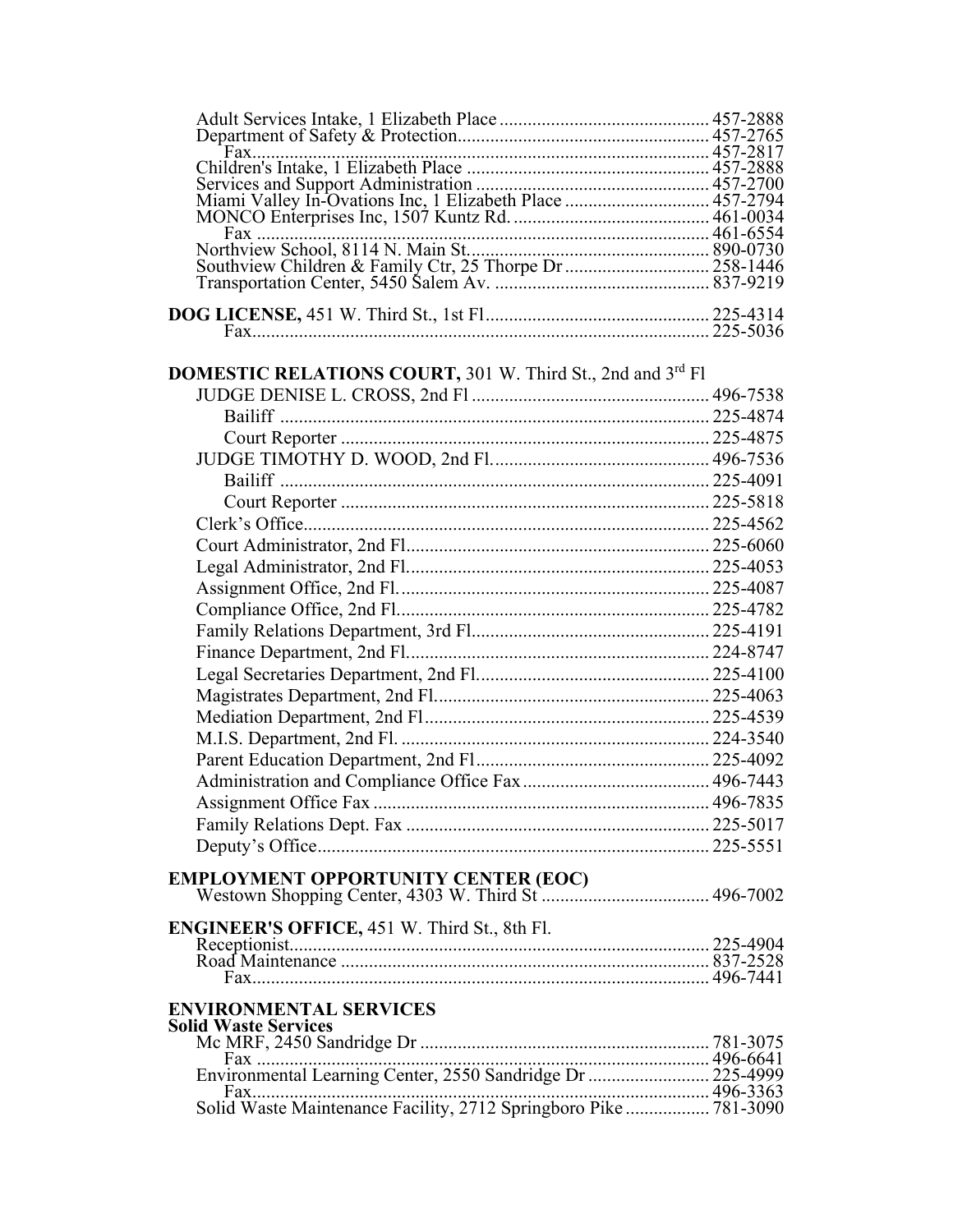| 496-7226                                                       |  |
|----------------------------------------------------------------|--|
| Solid Waste Administrative Office, 2550 Sandridge Dr  781-3046 |  |
|                                                                |  |
|                                                                |  |
|                                                                |  |
| <b>Water Services,</b>                                         |  |
|                                                                |  |
| <b>Customer Services</b>                                       |  |
|                                                                |  |
|                                                                |  |
|                                                                |  |
|                                                                |  |
|                                                                |  |
|                                                                |  |
|                                                                |  |
|                                                                |  |
| Field Services Water & Sewer (Repair & Maintenance)            |  |
|                                                                |  |
|                                                                |  |
|                                                                |  |
|                                                                |  |
| Information Technology, 1850 Spaulding Rd.                     |  |
|                                                                |  |
|                                                                |  |
| Maintenance Services                                           |  |
|                                                                |  |
|                                                                |  |
|                                                                |  |
| Water Reclamation,                                             |  |
|                                                                |  |
| $Fax$                                                          |  |
|                                                                |  |
|                                                                |  |
|                                                                |  |
|                                                                |  |
|                                                                |  |
|                                                                |  |
| <b>Building Maintenance</b>                                    |  |
|                                                                |  |
|                                                                |  |
|                                                                |  |
|                                                                |  |
|                                                                |  |
|                                                                |  |
|                                                                |  |
|                                                                |  |
|                                                                |  |
|                                                                |  |
|                                                                |  |
|                                                                |  |
|                                                                |  |
|                                                                |  |
|                                                                |  |
| <b>FAIRGROUNDS</b> (Agriculture Society),                      |  |
|                                                                |  |
| Sec./Treas. & Manager – Dan Bullen,                            |  |
|                                                                |  |
|                                                                |  |
|                                                                |  |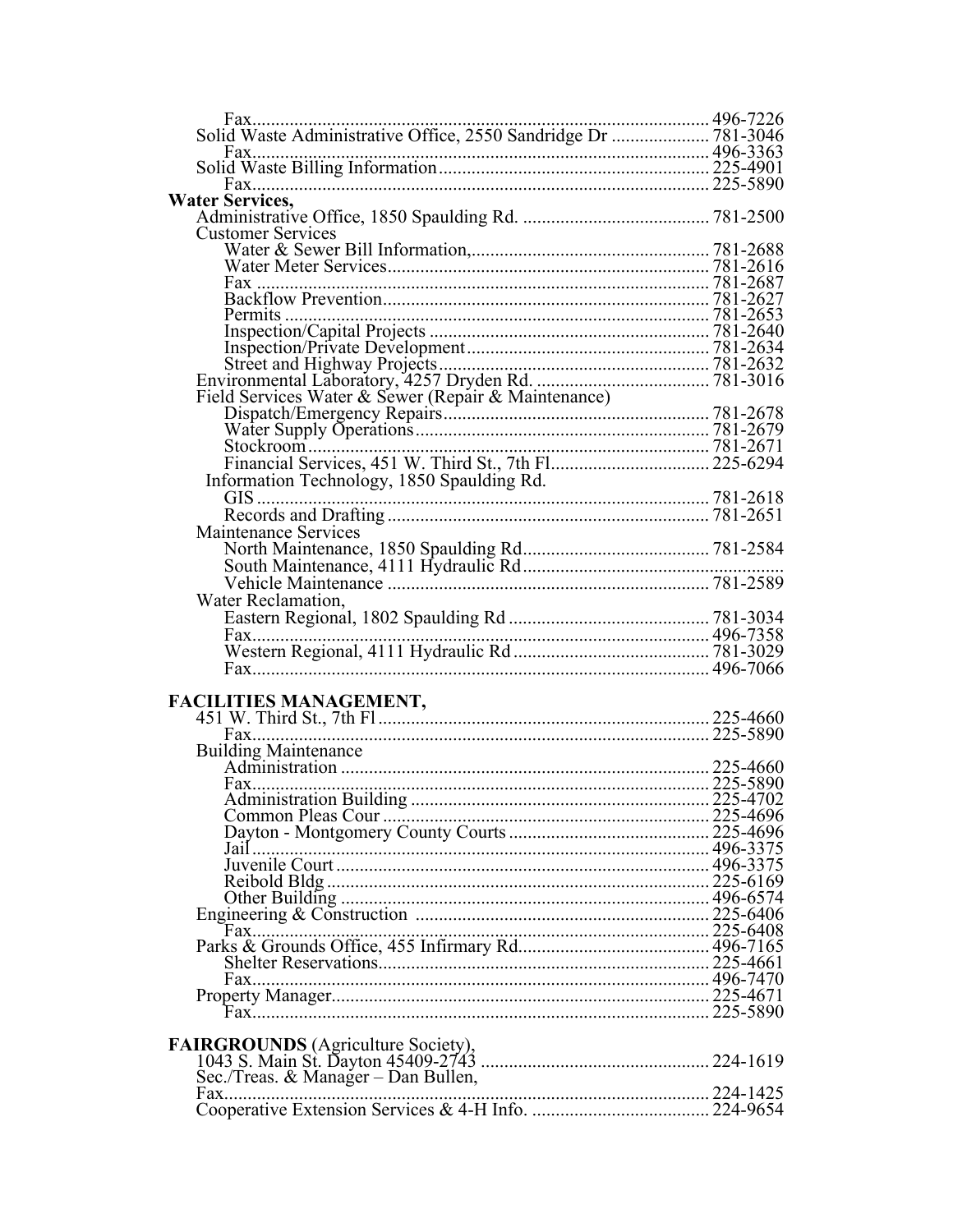| HOMESTART, 130 W. Second St., Suite 1420                  |  |
|-----------------------------------------------------------|--|
|                                                           |  |
| HUMAN RESOURCES DEPARTMENT,                               |  |
|                                                           |  |
|                                                           |  |
|                                                           |  |
| HUMAN SERVICES PLANNING AND DEVELOPMENT DEPARTMENT,       |  |
|                                                           |  |
|                                                           |  |
|                                                           |  |
|                                                           |  |
|                                                           |  |
| <b>JOB &amp; FAMILY SERVICES,</b>                         |  |
| Information/Referral, 1111 Edwin C. Moses Blvd.  496-6720 |  |
|                                                           |  |
|                                                           |  |
|                                                           |  |
|                                                           |  |
|                                                           |  |
|                                                           |  |
|                                                           |  |
|                                                           |  |
|                                                           |  |
|                                                           |  |
|                                                           |  |
|                                                           |  |
|                                                           |  |
|                                                           |  |
|                                                           |  |
|                                                           |  |
|                                                           |  |
| $Fax$                                                     |  |
|                                                           |  |
|                                                           |  |
| <b>Community Based Services</b>                           |  |
|                                                           |  |
|                                                           |  |
|                                                           |  |
| Fax                                                       |  |
|                                                           |  |
|                                                           |  |
|                                                           |  |
| Director, Intervention Center                             |  |
|                                                           |  |
|                                                           |  |
|                                                           |  |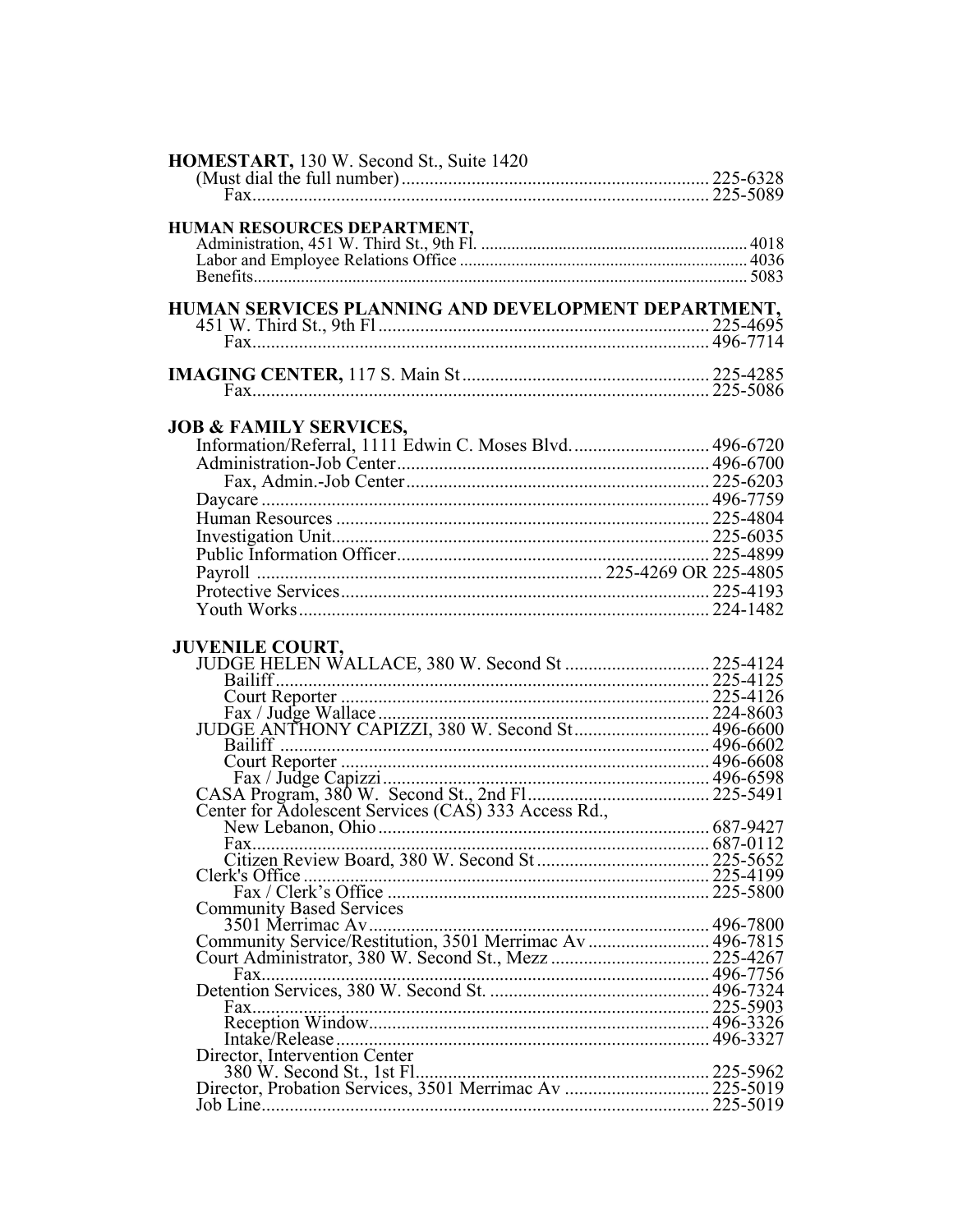| Fax                                                    |  |
|--------------------------------------------------------|--|
|                                                        |  |
|                                                        |  |
|                                                        |  |
|                                                        |  |
|                                                        |  |
|                                                        |  |
|                                                        |  |
|                                                        |  |
|                                                        |  |
| <b>MADISON LAKES LEARNING AND CONFERENCE CENTER,</b>   |  |
|                                                        |  |
|                                                        |  |
|                                                        |  |
| <b>MAILROOM,</b>                                       |  |
|                                                        |  |
| <b>MENTAL HEALTH BOARD,</b>                            |  |
|                                                        |  |
| Day-Mont West Community Mental                         |  |
|                                                        |  |
|                                                        |  |
| Samaritan Behavioral Health                            |  |
|                                                        |  |
|                                                        |  |
|                                                        |  |
|                                                        |  |
|                                                        |  |
|                                                        |  |
|                                                        |  |
|                                                        |  |
|                                                        |  |
| MINI UNIVERSITY (Childcare), 40 Vista View Dr 461-9027 |  |
| MONDAY COMMUNITY CORRECTION INSTITUTION,               |  |
|                                                        |  |
|                                                        |  |
|                                                        |  |
|                                                        |  |
| MONTGOMERY COUNTY EDUCATIONAL SERVICE CTR,             |  |
|                                                        |  |
|                                                        |  |
|                                                        |  |
|                                                        |  |
|                                                        |  |
|                                                        |  |
|                                                        |  |
|                                                        |  |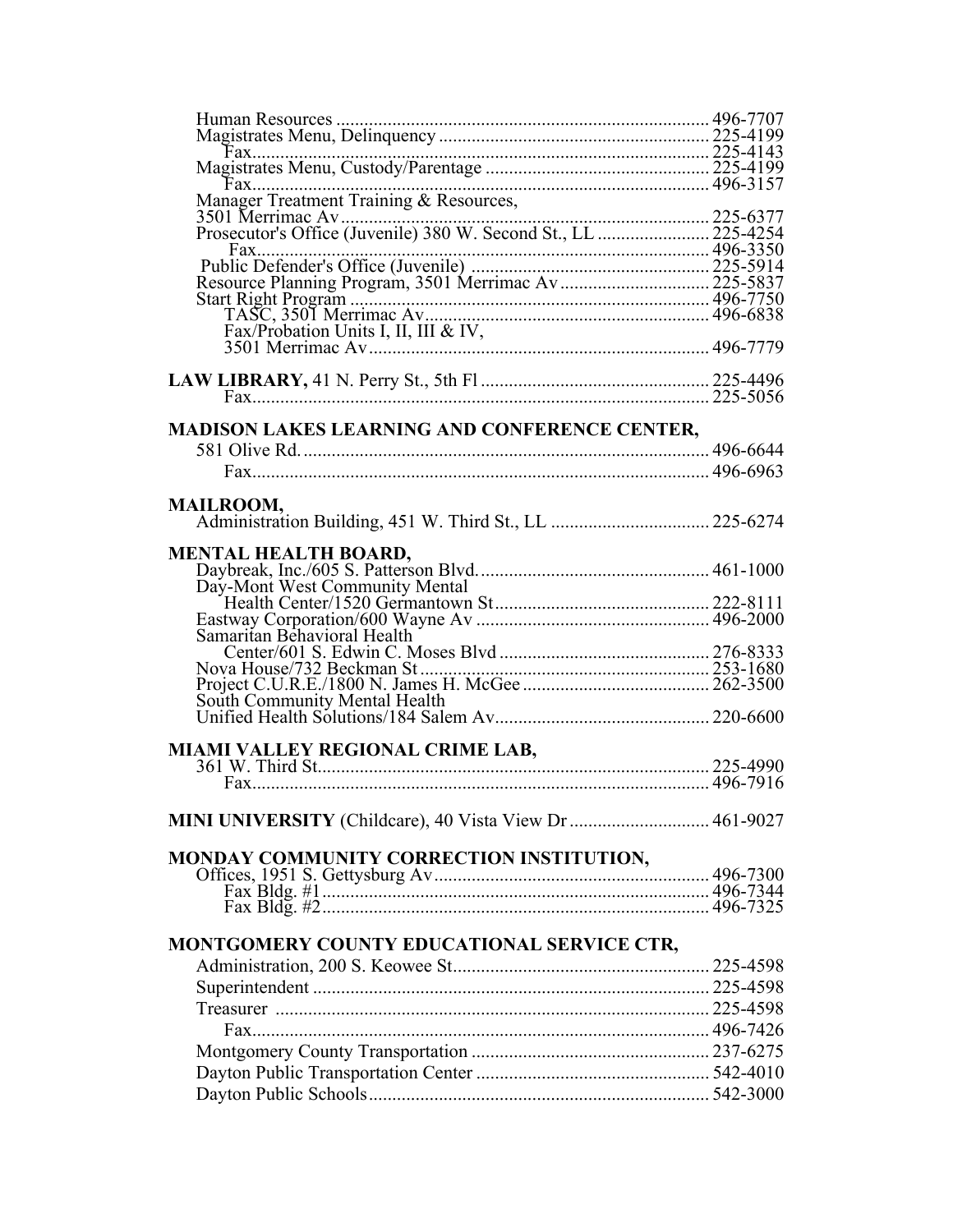| MONTGOMERY COUNTY OFFICE OF EMERGENCY MANAGEMENT,       |  |
|---------------------------------------------------------|--|
|                                                         |  |
|                                                         |  |
|                                                         |  |
| <b>MUNICIPAL COURT,</b>                                 |  |
|                                                         |  |
|                                                         |  |
|                                                         |  |
|                                                         |  |
|                                                         |  |
|                                                         |  |
|                                                         |  |
|                                                         |  |
|                                                         |  |
|                                                         |  |
|                                                         |  |
|                                                         |  |
|                                                         |  |
|                                                         |  |
|                                                         |  |
|                                                         |  |
|                                                         |  |
|                                                         |  |
|                                                         |  |
|                                                         |  |
|                                                         |  |
|                                                         |  |
|                                                         |  |
|                                                         |  |
|                                                         |  |
|                                                         |  |
|                                                         |  |
|                                                         |  |
| PARKING GARAGE,                                         |  |
|                                                         |  |
|                                                         |  |
|                                                         |  |
|                                                         |  |
|                                                         |  |
|                                                         |  |
| PLANNING COMMISSION, 451 W. Third St., 10th Fl 225-4351 |  |
|                                                         |  |
|                                                         |  |
|                                                         |  |
| PRETRIAL SERVICES,                                      |  |
|                                                         |  |
|                                                         |  |
|                                                         |  |
|                                                         |  |
|                                                         |  |
| PRINTING SERVICES,                                      |  |
|                                                         |  |
|                                                         |  |
|                                                         |  |
|                                                         |  |
|                                                         |  |
|                                                         |  |
|                                                         |  |
|                                                         |  |
|                                                         |  |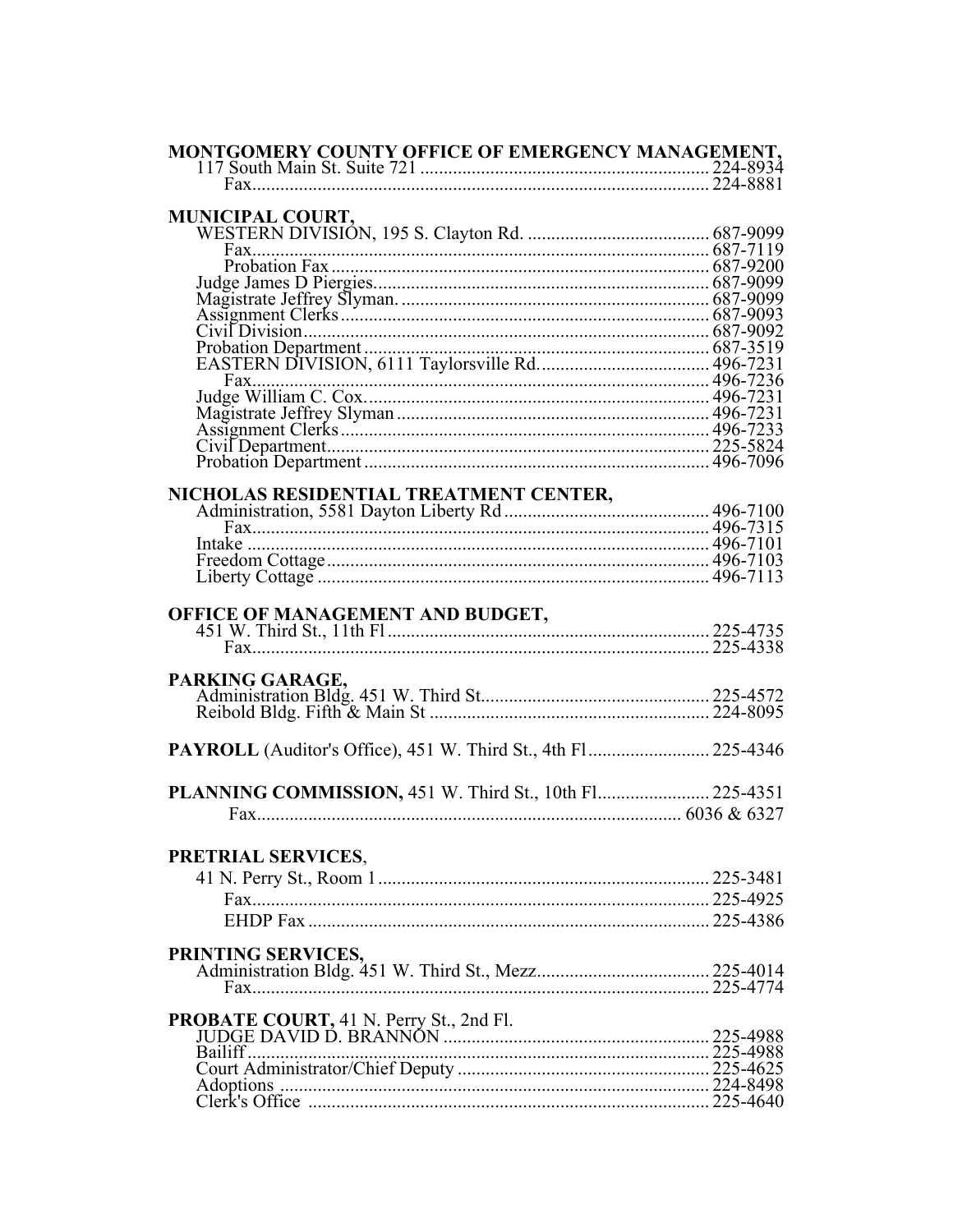| PROSECUTOR'S OFFICE, 301 W. Third St.       |  |
|---------------------------------------------|--|
|                                             |  |
|                                             |  |
|                                             |  |
|                                             |  |
|                                             |  |
|                                             |  |
|                                             |  |
|                                             |  |
|                                             |  |
|                                             |  |
| PUBLIC HEALTH, DAYTON & MONTGOMERY COUNTY   |  |
|                                             |  |
|                                             |  |
|                                             |  |
| $AIDS$ ---                                  |  |
| Outreach & Prevention---                    |  |
|                                             |  |
| Testing $&$ Counseling ---                  |  |
|                                             |  |
|                                             |  |
|                                             |  |
|                                             |  |
| <b>Addiction Services</b>                   |  |
|                                             |  |
|                                             |  |
|                                             |  |
|                                             |  |
|                                             |  |
|                                             |  |
|                                             |  |
|                                             |  |
| 1323 W 3rd St.                              |  |
|                                             |  |
|                                             |  |
|                                             |  |
|                                             |  |
|                                             |  |
|                                             |  |
| Environmental Health Nuisance Complaints--- |  |
|                                             |  |
|                                             |  |
|                                             |  |
|                                             |  |
|                                             |  |
|                                             |  |
|                                             |  |
|                                             |  |
|                                             |  |
|                                             |  |
|                                             |  |
|                                             |  |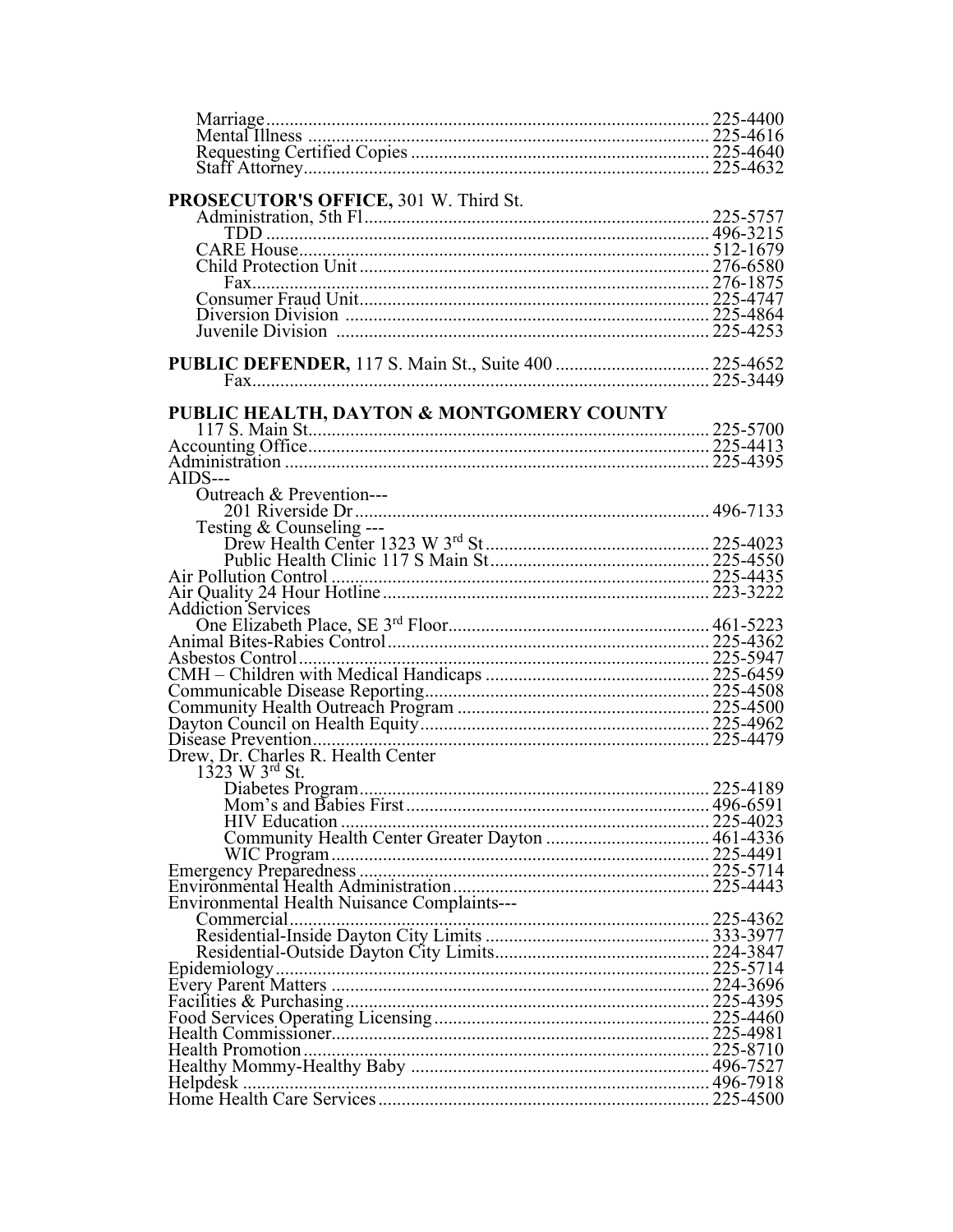| <b>Inspection Services---</b> |  |
|-------------------------------|--|
|                               |  |
|                               |  |
|                               |  |
|                               |  |
| Housing Inspection---         |  |
|                               |  |
|                               |  |
|                               |  |
|                               |  |
|                               |  |
|                               |  |
|                               |  |
|                               |  |
|                               |  |
| $Rats--$                      |  |
|                               |  |
|                               |  |
|                               |  |
|                               |  |
|                               |  |
|                               |  |
|                               |  |
|                               |  |
|                               |  |
|                               |  |
|                               |  |
|                               |  |
|                               |  |
|                               |  |
|                               |  |
|                               |  |
|                               |  |
|                               |  |
|                               |  |
|                               |  |
| Public Information---         |  |
|                               |  |
|                               |  |
|                               |  |
|                               |  |
|                               |  |
|                               |  |
|                               |  |
|                               |  |
|                               |  |
|                               |  |
| Sunrise WIC Clinic            |  |
|                               |  |
|                               |  |
|                               |  |
|                               |  |
|                               |  |
|                               |  |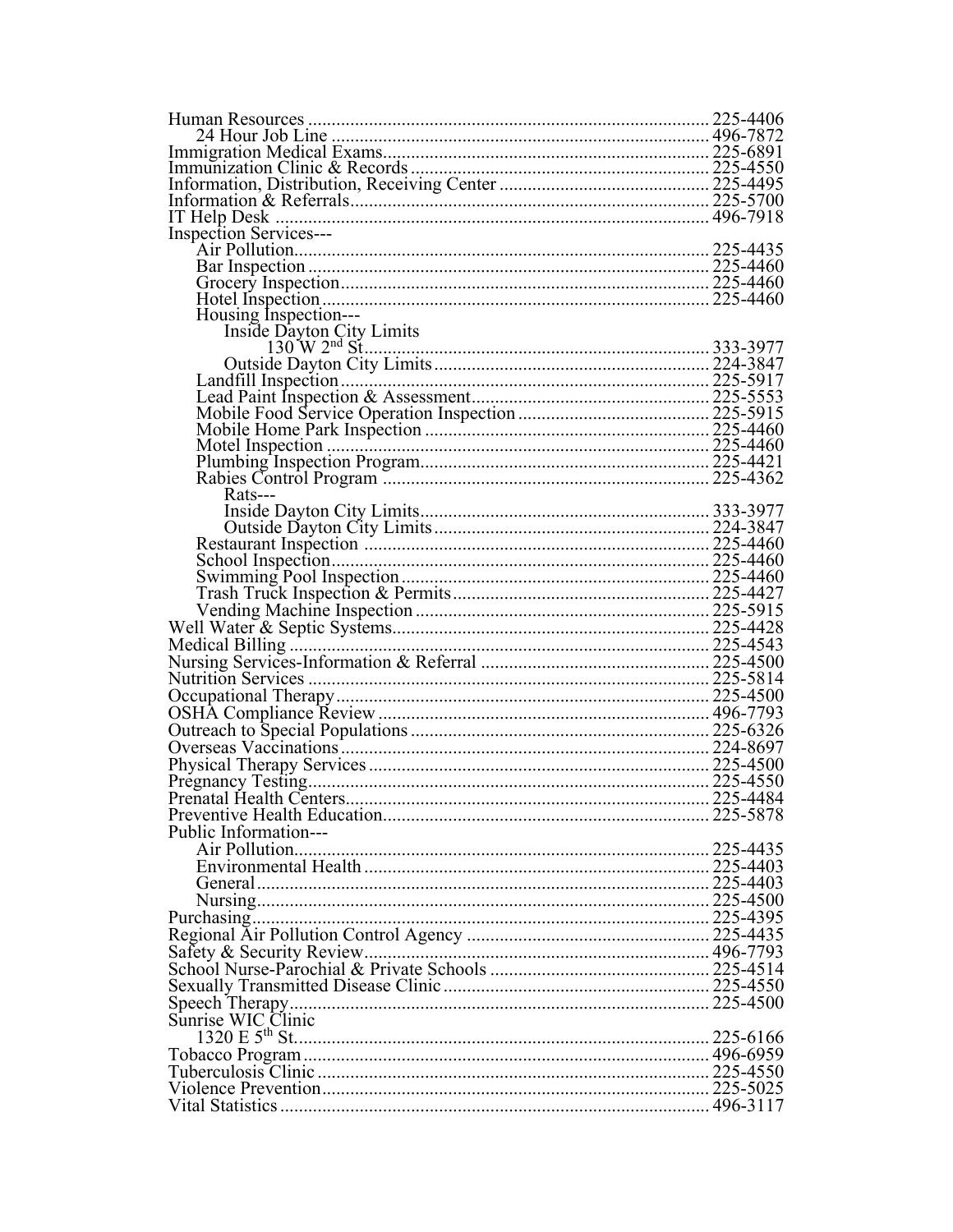| West Carrollton, 113 Central Av                           |  |
|-----------------------------------------------------------|--|
|                                                           |  |
| WIC Program---                                            |  |
|                                                           |  |
|                                                           |  |
|                                                           |  |
|                                                           |  |
|                                                           |  |
| If Not Listed Dial …………………………………………………………………………… 225-5700 |  |
|                                                           |  |
| PURCHASING DEPARTMENT, 451 W. Third St., 9th Fl 225-4699  |  |
|                                                           |  |
|                                                           |  |
|                                                           |  |
|                                                           |  |
|                                                           |  |
|                                                           |  |
| <b>RECORDS CENTER &amp; ARCHIVES,</b>                     |  |
|                                                           |  |
|                                                           |  |
|                                                           |  |
| <b>RISK MANAGEMENT, 451 W. Third St., 7th F1 225-4694</b> |  |
|                                                           |  |
|                                                           |  |
|                                                           |  |
|                                                           |  |
|                                                           |  |
|                                                           |  |
|                                                           |  |
| SHERIFF'S OFFICE, 345 W. Second St.                       |  |
|                                                           |  |
|                                                           |  |
| Administration                                            |  |
|                                                           |  |
|                                                           |  |
|                                                           |  |
|                                                           |  |
|                                                           |  |
|                                                           |  |
| Jail Division                                             |  |
|                                                           |  |
|                                                           |  |
|                                                           |  |
|                                                           |  |
|                                                           |  |
| Fax.                                                      |  |
|                                                           |  |
| <b>Operations Division</b>                                |  |
|                                                           |  |
|                                                           |  |
| Fax                                                       |  |
|                                                           |  |
|                                                           |  |
| $Fax$                                                     |  |
| Road Patrol Washington Township Substation                |  |
|                                                           |  |
|                                                           |  |
|                                                           |  |
|                                                           |  |
|                                                           |  |
|                                                           |  |
|                                                           |  |
|                                                           |  |
|                                                           |  |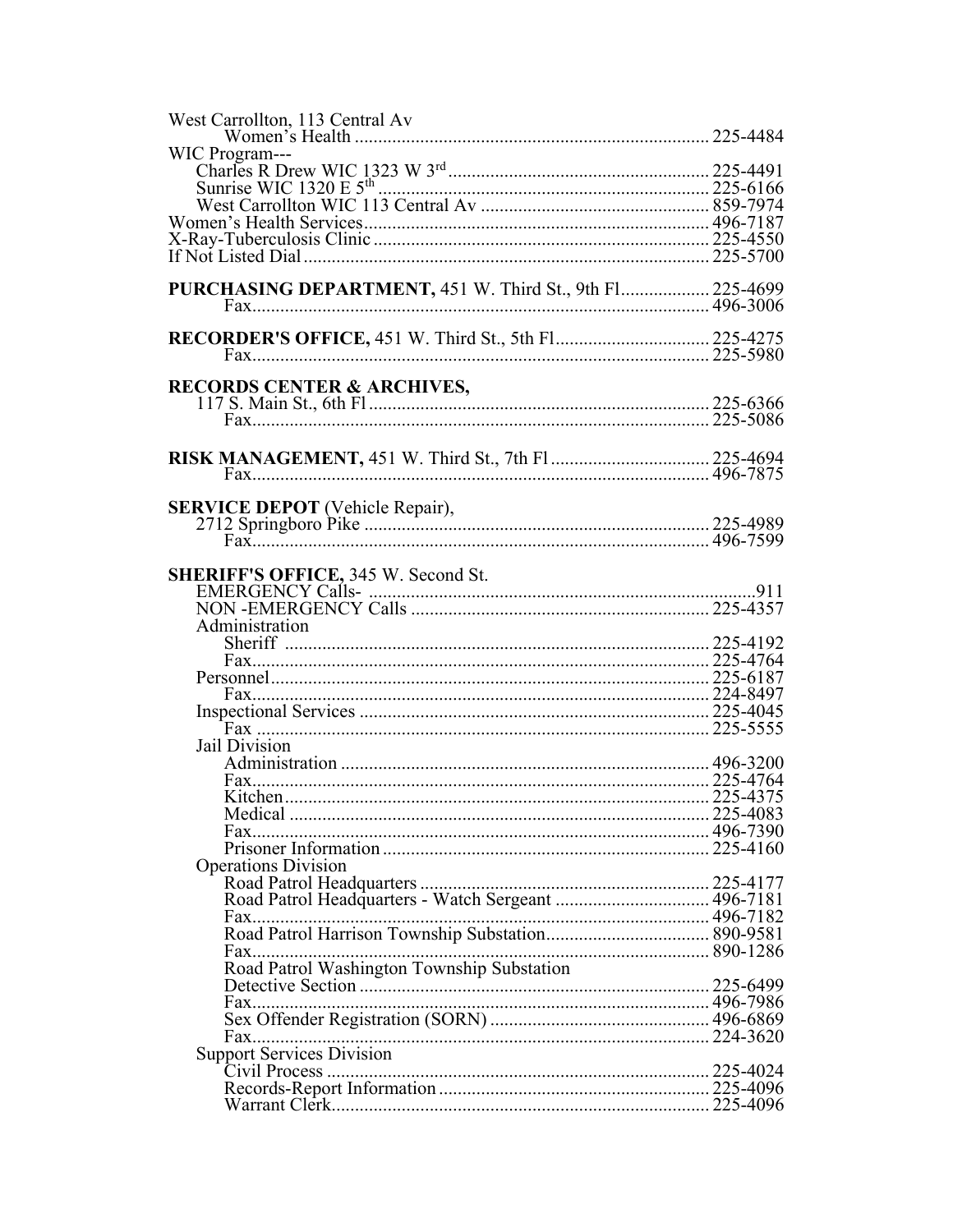### SHERIFF'S OFFICE COURT DETAIL,

| HENIFF 5 OFFICE COUNT DETAIL, |  |
|-------------------------------|--|
|                               |  |
|                               |  |
|                               |  |
|                               |  |
|                               |  |
|                               |  |
|                               |  |
|                               |  |
|                               |  |
|                               |  |
|                               |  |
|                               |  |
|                               |  |

## SOIL & WATER CONSERVATION DISTRICT,

| <b>STILLWATER CENTER,</b>   |  |
|-----------------------------|--|
|                             |  |
| STOCKROOM,                  |  |
|                             |  |
| Fax.                        |  |
|                             |  |
|                             |  |
|                             |  |
| SUPPORT ENFORCEMENT AGENCY, |  |
|                             |  |
|                             |  |
|                             |  |
|                             |  |
|                             |  |

| <b>TELECOMMUNICATIONS, 451 W. Third St., Mezz 225-4000</b> |  |
|------------------------------------------------------------|--|
|                                                            |  |
|                                                            |  |
|                                                            |  |